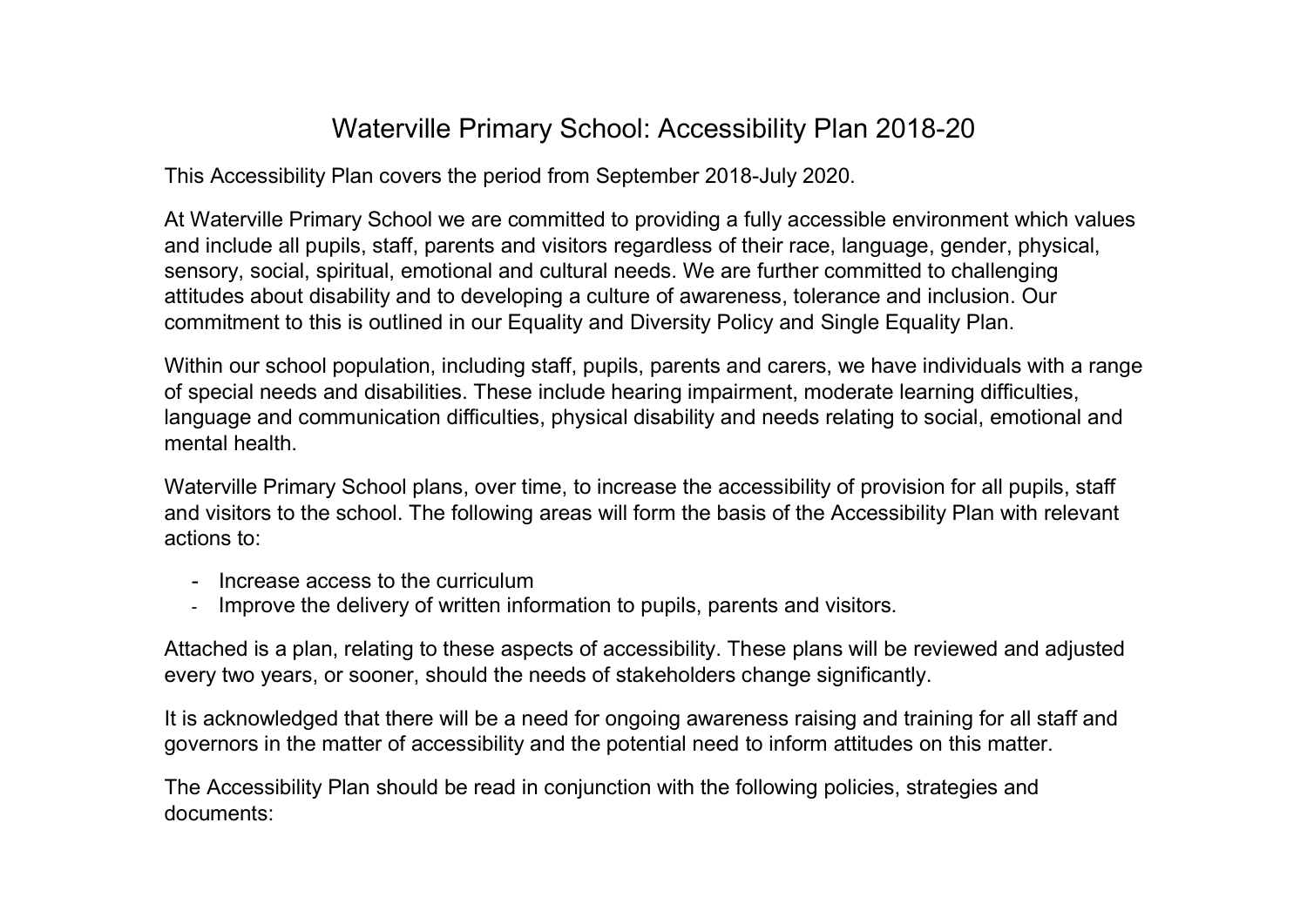- Health and Safety
- SEND information report and the Local Offer
- Behaviour Policy
- School Improvement Plan
- School Prospectus and Vision Statement
- Assessment for Learning
- Single Equality Plan/Equality and Diversity Policy

The school will work in partnership with the LA in developing and implementing this plan. This  $\mathbb{R}$  document should be read in conjunction with the LA's Accessibility Strategy.  $\mathbb{R}$ 

This plan will be monitored through the Health & Safety Committee of the Governing Body.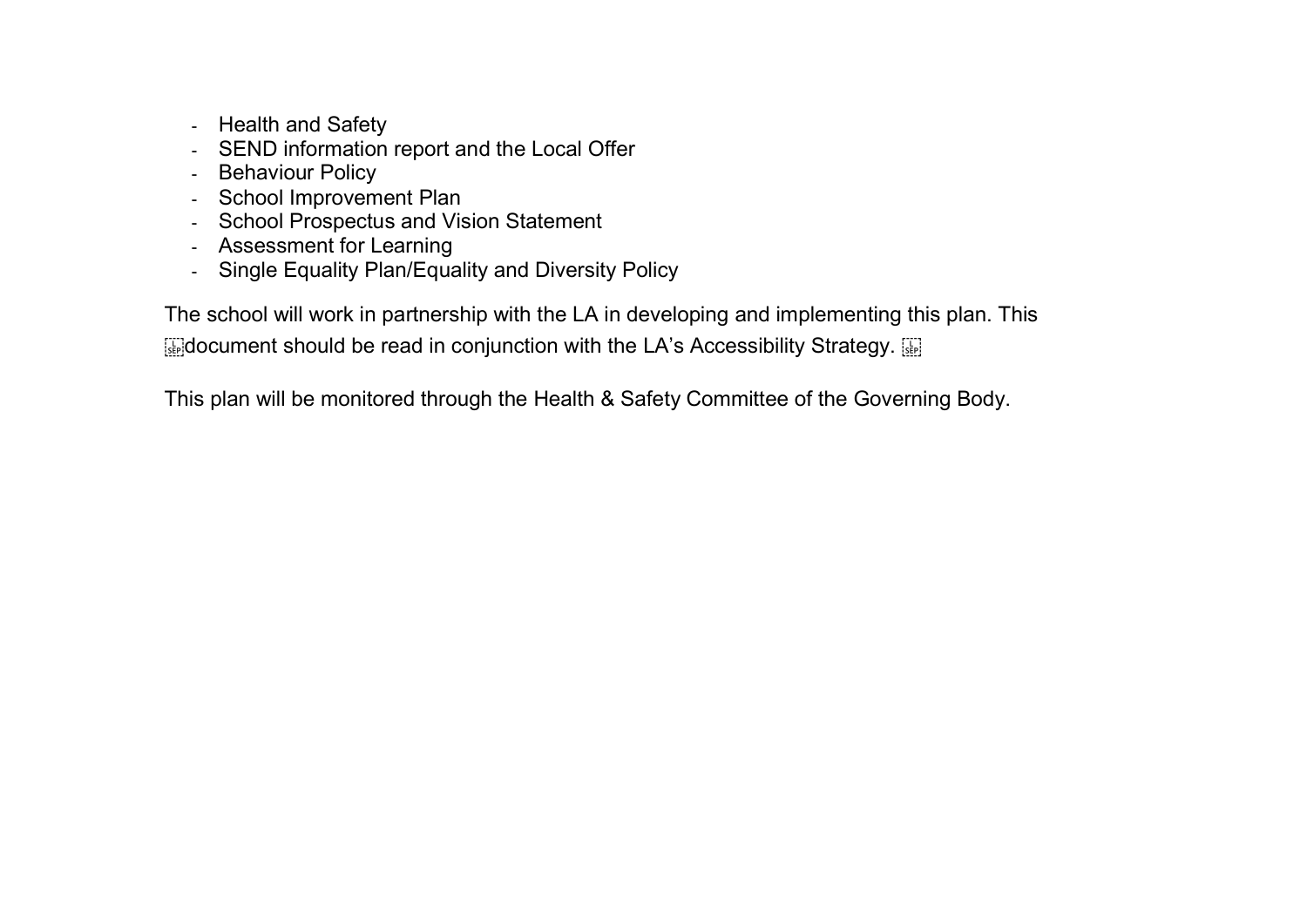| <b>Target</b>                                                                                   | <b>Strategy</b>                                                                                                                                                                                                                                                                                                                              | <b>Outcome</b>                                                                                                                                                                                                                                              | <b>Timeframe</b> | <b>Achievement</b>                                                                                                  |
|-------------------------------------------------------------------------------------------------|----------------------------------------------------------------------------------------------------------------------------------------------------------------------------------------------------------------------------------------------------------------------------------------------------------------------------------------------|-------------------------------------------------------------------------------------------------------------------------------------------------------------------------------------------------------------------------------------------------------------|------------------|---------------------------------------------------------------------------------------------------------------------|
| Curriculum enrichment<br>activities ensure the<br>participation of the<br>whole range of pupils | Review all of out of<br>school provision to<br>ensure equal<br>opportunity for all<br>pupils.                                                                                                                                                                                                                                                | Out of school activities<br>will be inclusive                                                                                                                                                                                                               | Termly           | Attendance at<br>OOSA is broadly<br>representative of<br>the school<br>population as a<br>whole.                    |
| Increased awareness of<br>issues related to special<br>educational needs and<br>disabilities.   | Provide training for<br>staff and pupils<br>(where appropriate)<br>on hearing<br>impairment,<br>attachment, dyslexia,<br>Autism spectrum<br>disorders.<br>Provide "summary"<br>documents for staff to<br>see at a glance how<br>they can best<br>support/interact with<br>children with complex<br>SEND, even if they<br>don't usually teach | School community will<br>benefit from a more<br>inclusive school and<br>social environment.<br><b>Outcomes for learners</b><br>with SEND will improve<br>and the gap will be<br>narrowed between their<br>achievement and that of<br>all pupils nationally. | 2018-20          | An aware<br>inclusive, tolerant<br>school<br>APS narrowing<br>between all<br>children and<br>children with<br>SEND. |

## Waterville Primary School: Accessibility Plan 2018-20 Increase Access to the Curriculum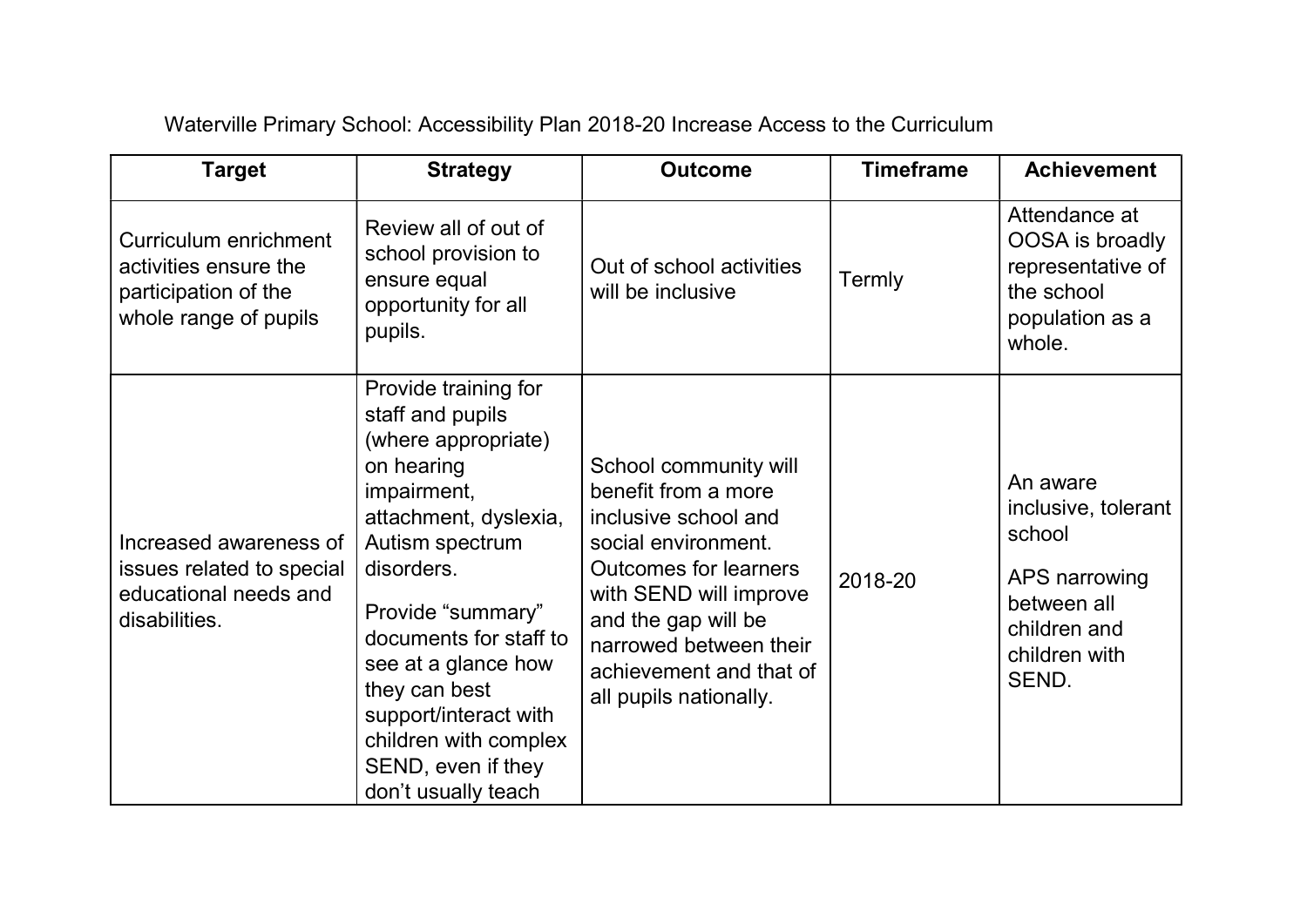|                                                                  | them.                                                                                                                                                                                                               |                                                                                                                                                                                                              |             |                                                                                                             |
|------------------------------------------------------------------|---------------------------------------------------------------------------------------------------------------------------------------------------------------------------------------------------------------------|--------------------------------------------------------------------------------------------------------------------------------------------------------------------------------------------------------------|-------------|-------------------------------------------------------------------------------------------------------------|
| Improved, targeted<br>support for children with<br>SEND.         | Improve the quality of<br>target setting for<br>children with SEND<br>through staff training<br>and development<br>relating to SEND<br><b>Support Plans and</b><br>Provision Maps.                                  | Support Plans will be<br><b>SMART</b> and will be<br>effectively shared with<br>home/school staff.                                                                                                           | Half termly | Targets will<br>impact positively<br>on the<br>achievement of<br>children with<br>SEND.                     |
| Explore strategies to<br>engage EAL pupils in<br>the curriculum. | Adopt technologies<br>which allow dual<br>language access to<br>the curriculum.<br>Increase dual<br>language texts.<br>Improve the quality of<br>support available<br>through engagement<br>with the EMTAS<br>team. | <b>EAL</b> learners are<br>effectively engaged in<br>the curriculum and can<br>access a range of<br>subject matter in their<br>home language,<br>alongside improving<br>their language skills in<br>English. | 2018-20     | <b>EAL</b> learners feel<br>confident and<br>secure in school<br>and are making<br>outstanding<br>progress. |
| Pupils with medical<br>needs are given full<br>access to the     | Adhere to Managing<br><b>Medical Needs policy.</b><br><b>Draft</b>                                                                                                                                                  | As far as is practically<br>possible, children with<br>medical                                                                                                                                               | Ongoing     | Children with<br>medical needs                                                                              |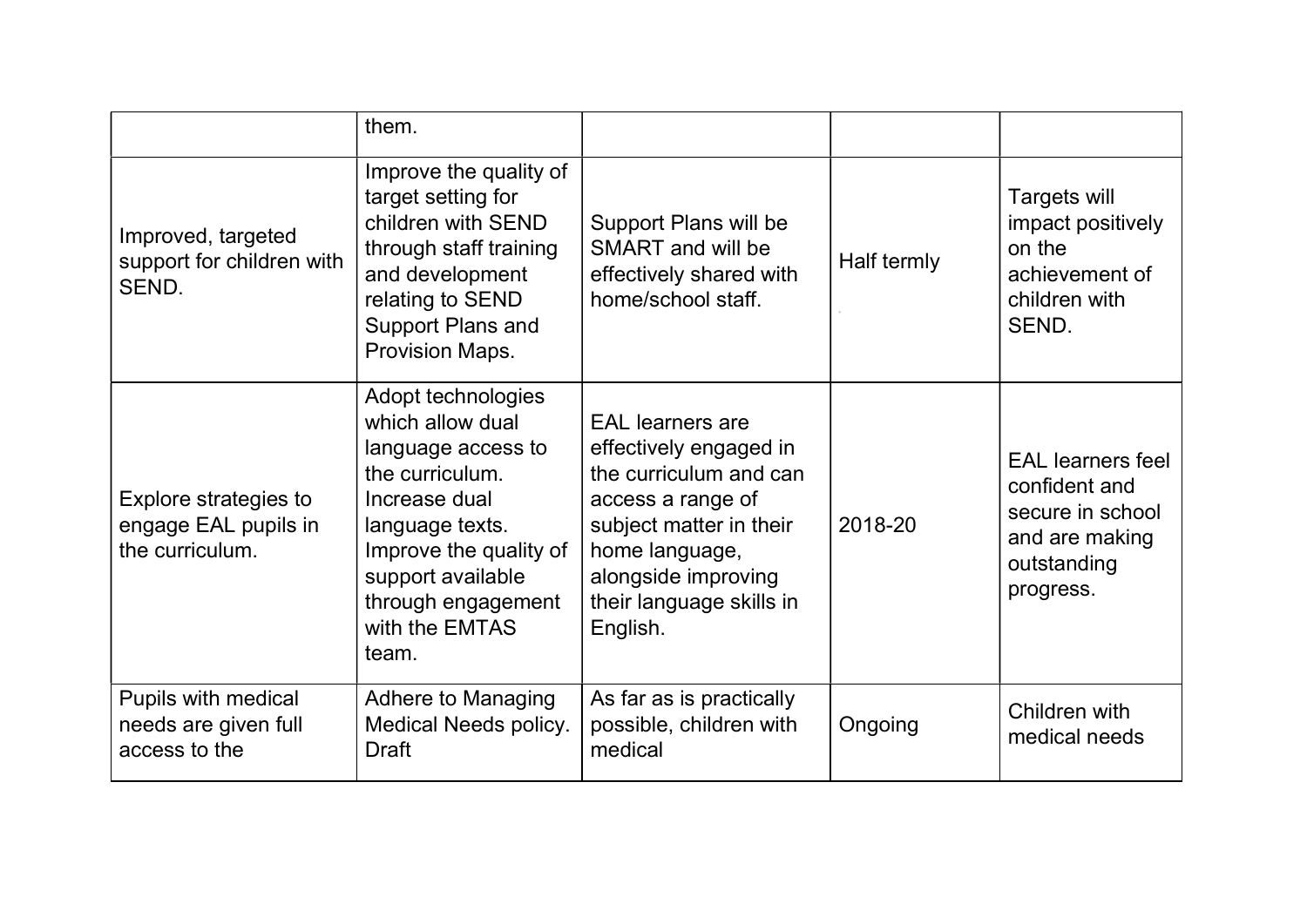| curriculum through<br>school's<br>accommodation of any<br>special circumstances<br>or the administration of<br>medication/treatment.   | and implement<br><b>Medical Plans as</b><br>appropriate.                                                                                       | needs have full<br>curriculum access.<br>Parents and carers of<br>children with medical<br>needs feel confident<br>that school understands<br>and can manage the<br>relevant aspects of their<br>child's<br>medication/treatment. |         | have equality of<br>access to<br>curriculum.                                                                        |
|----------------------------------------------------------------------------------------------------------------------------------------|------------------------------------------------------------------------------------------------------------------------------------------------|-----------------------------------------------------------------------------------------------------------------------------------------------------------------------------------------------------------------------------------|---------|---------------------------------------------------------------------------------------------------------------------|
| Staff training in<br>supporting pupils with<br>SEND - focus on key<br>areas of need within the<br>school: Dyslexia, ASD,<br>Attachment | SENDCO and<br>Headteacher to<br>deliver training where<br>possible. Identify gaps<br>in knowledge and<br>seek external advice if<br>necessary. | Children with SEND and<br>specific needs will be<br>better supported,<br>leading to better<br>outcomes.                                                                                                                           | 2018-20 | An aware<br>inclusive, tolerant<br>school<br>APS narrowing<br>between all<br>children and<br>children with<br>SEND. |